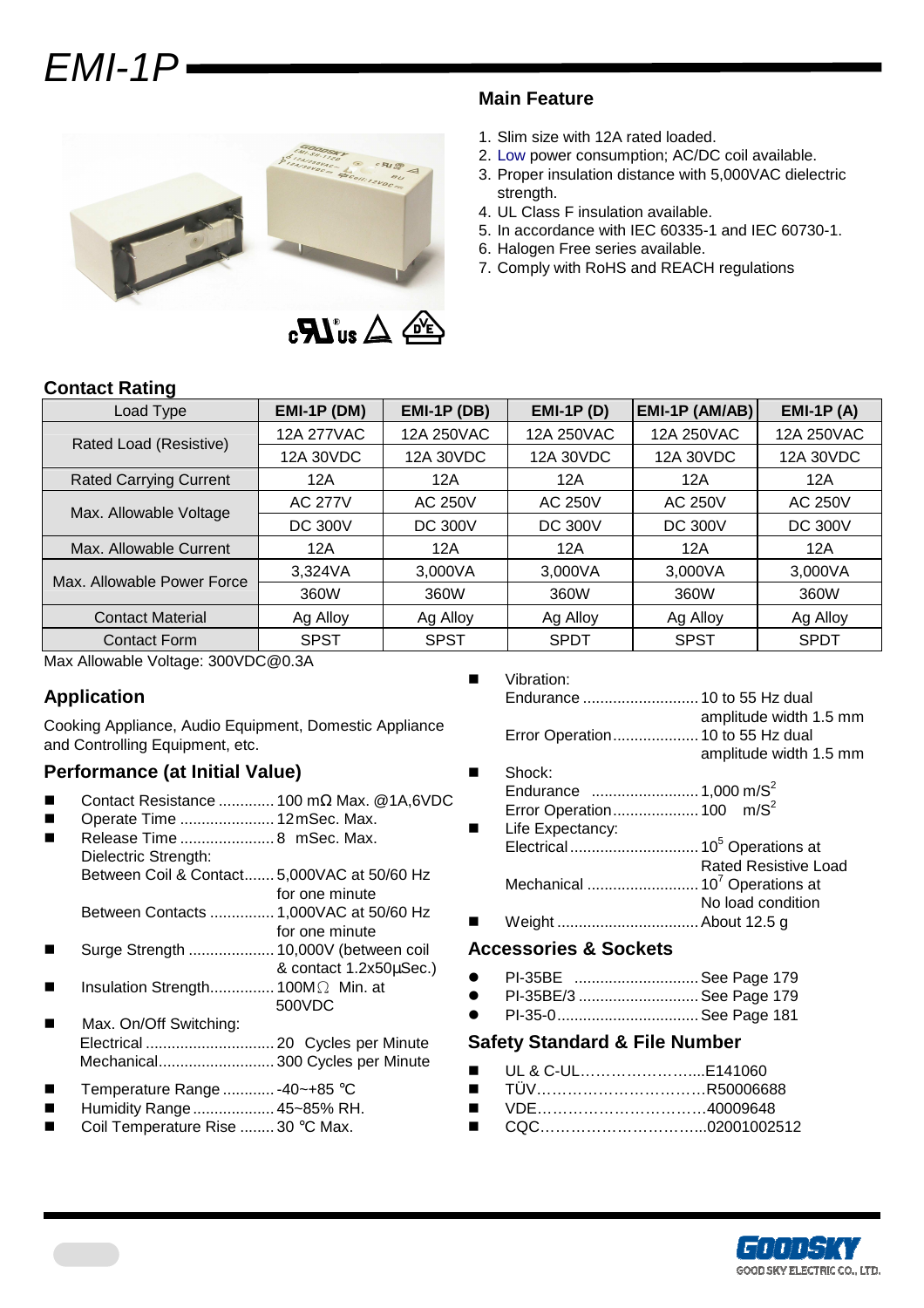# **Coil Specification (at 20** °**C)**

| <b>Coil Sensitivity</b> | Nominal<br>Voltage | Nominal<br>Current (mA) |       | Coil<br>Resistance  | Power<br>Consumption<br>(DC: W; AC: VA) |      | Pull-In<br>Voltage | Drop-Out Voltage | Maximum<br>Allowable |
|-------------------------|--------------------|-------------------------|-------|---------------------|-----------------------------------------|------|--------------------|------------------|----------------------|
|                         | (VAC/VDC)          | 50HZ                    | 60HZ  | $(\Omega \pm 10\%)$ | 50HZ                                    | 60HZ |                    |                  | Voltage              |
|                         | 6                  | 66.7                    |       | 90                  |                                         |      |                    |                  |                      |
| EMI<br>DC Coil          | 9                  | 44.6                    |       | 202                 |                                         |      |                    |                  |                      |
|                         | 12                 | 33.3                    |       | 360                 | Abt. 0.40                               |      |                    | 5%<br>Minimum    | 130%                 |
|                         | 15                 | 26.6                    |       | 560                 |                                         |      |                    |                  |                      |
|                         | 18                 | 22.3                    |       | 810                 |                                         |      | 80%<br>Maximum     |                  |                      |
|                         | 24                 | 16.7                    |       | 1,440               |                                         |      |                    |                  |                      |
|                         | 48                 | 8.7                     |       | 5,520               |                                         |      |                    |                  |                      |
|                         | 60                 | 8.2                     |       | 7,340               |                                         |      |                    |                  |                      |
|                         | 110                | 4.1                     |       | 26,530              |                                         |      |                    |                  |                      |
| EMI<br><b>AC Coil</b>   | 24                 | 29.75                   | 25.35 | 350                 | 0.71                                    | 0.61 |                    |                  |                      |
|                         | 115                | 7.65                    | 6.3   | 8,100               | 0.88<br>0.73                            |      |                    | 15%<br>Minimum   |                      |
|                         | 230                | 3.42                    | 2.72  | 32,500              | 0.79                                    | 0.63 |                    |                  |                      |

EMI-1P

## **Ordering Information**

| EMI - | <b>SS</b> | $\overline{1}$ | $12\quad D$ |  | $M - G F$ |                           |                                                 |
|-------|-----------|----------------|-------------|--|-----------|---------------------------|-------------------------------------------------|
|       |           |                |             |  |           | <b>Insulation System:</b> | <b>Nil: Standard Class</b>                      |
|       |           |                |             |  |           |                           | <b>F:</b> Class F                               |
|       |           |                |             |  |           | <b>Contact Material</b>   | Nil: AgNi                                       |
|       |           |                |             |  |           |                           | G: AgNi Gilded                                  |
|       |           |                |             |  |           |                           | O: AgNi Plated                                  |
|       |           |                |             |  |           |                           | N: AgSnO <sub>2</sub>                           |
|       |           |                |             |  |           |                           | S: AgSnO <sub>2</sub> Gilded                    |
|       |           |                |             |  |           |                           | C: AgCdO                                        |
|       |           |                |             |  |           | <b>Contact Form:</b>      | Nil: One Form C                                 |
|       |           |                |             |  |           |                           | M: One Form A                                   |
|       |           |                |             |  |           |                           | <b>B:</b> One Form B                            |
|       |           |                |             |  |           | <b>Coil Type:</b>         | <b>D:</b> Standard DC                           |
|       |           |                |             |  |           |                           | A: Standard AC                                  |
|       |           |                |             |  |           | <b>Coil Voltage:</b>      | VDC (06: 6V, 09: 9V, 12: 12V, 15: 15V, 18: 18V, |
|       |           |                |             |  |           |                           | 24: 24V, 48: 48V, 60: 60V, 110: 110V)           |
|       |           |                |             |  |           |                           | VAC (24: 24V, 115: 115V, 230: 230V)             |
|       |           |                |             |  |           | <b>Number of Pole:</b>    | 1: One Pole                                     |
|       |           |                |             |  |           | <b>Type of Sealing:</b>   | <b>SS: RT II Flux Proofed</b>                   |
|       |           |                |             |  |           |                           | <b>SH: RT III Wash Tight</b>                    |
|       |           |                |             |  |           | Type:                     | EMI                                             |

#### **Classification**

| Model                   | $EMI - 1P$         |               |                |                                 |             |                          |  |  |  |  |  |  |
|-------------------------|--------------------|---------------|----------------|---------------------------------|-------------|--------------------------|--|--|--|--|--|--|
| <b>Coil Sensitivity</b> |                    | DC Coil       |                | AC Coil                         |             |                          |  |  |  |  |  |  |
| Contact Form            | 1C                 | 1 A           | 1В             | 1C                              | 1Α          | 1Β                       |  |  |  |  |  |  |
| <b>Flux Proofed</b>     | IEMI-SS-1⊺         | ⊺DIEMI -SS-1⊟ | ]DM∫EMI -SS-1∏ | <b>TDB</b> EMI-SS-1 <sup></sup> | IEMI -SS-1Γ | ∃AMI EMI -SS-1l<br>⊺AB I |  |  |  |  |  |  |
| Wash Tight              | <b>IEMI-SH-1</b> 1 | ไD EMI -SH-1୮ | ∃DM EMI -SH-1⊟ | ∃DBT EMI -SH-1⊟<br>IΑ           | IEMI -SH-1⊟ | ∃AMI EMI -SH-1୮<br>TAB I |  |  |  |  |  |  |

# Dimension ( $\leq$  5mm $\pm$  0.2mm, > 5mm  $\pm$  0.3mm, the tolerance of PCB thru hole: +0.1mm)